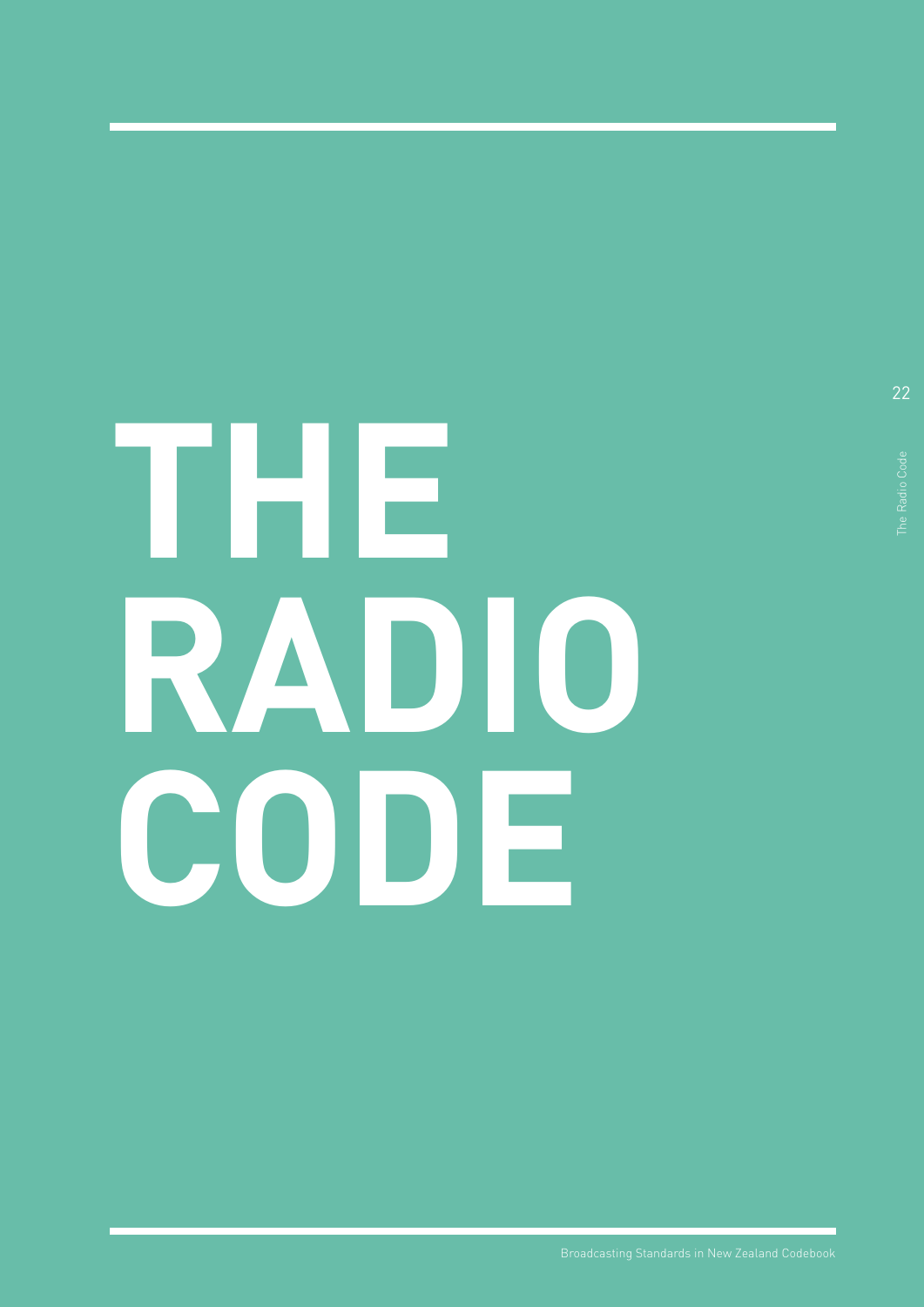The following standards apply to all radio programmes broadcast in New Zealand. Freedom of expression is the starting point in a consideration of complaints. Complaints can only be upheld where the limitation on the right to freedom of expression is reasonable, prescribed by law and demonstrably justified in a free and democratic society.

The standards in this code should be read and interpreted alongside the commentary at the front of the Codebook.

#### **PART 1** Standards which relate to social responsibilities

| <b>Standard 1</b> | <b>Good Taste and Decency</b>         |
|-------------------|---------------------------------------|
| <b>Standard 2</b> | Programme Information                 |
| <b>Standard 3</b> | Children's Interests                  |
| <b>Standard 4</b> | Violence                              |
| <b>Standard 5</b> | Law and Order                         |
| <b>Standard 6</b> | <b>Discrimination and Denigration</b> |
| <b>Standard 7</b> | Alcohol                               |

- **PART 2 Standards which relate to** information broadcast
	- **Standard 8** Balance **Standard 9** Accuracy
- **PART 3** Standards which relate to people or organisations taking part or referred to in broadcasts
	- **Standard 10 Privacy**
	- **Standard 11** Fairness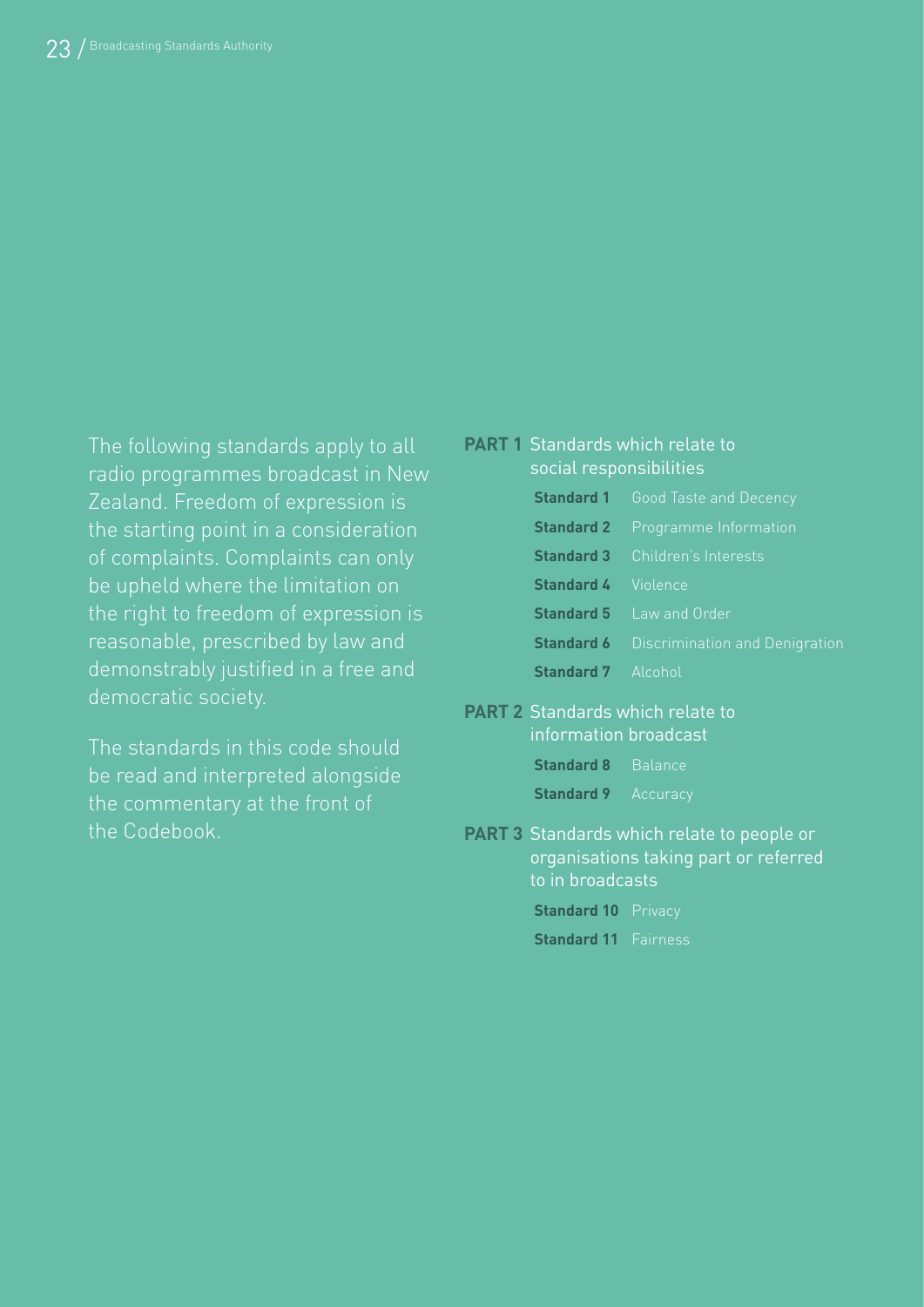# **PART 1 STANDARDS WHICH RELATE TO SOCIAL RESPONSIBILITIES**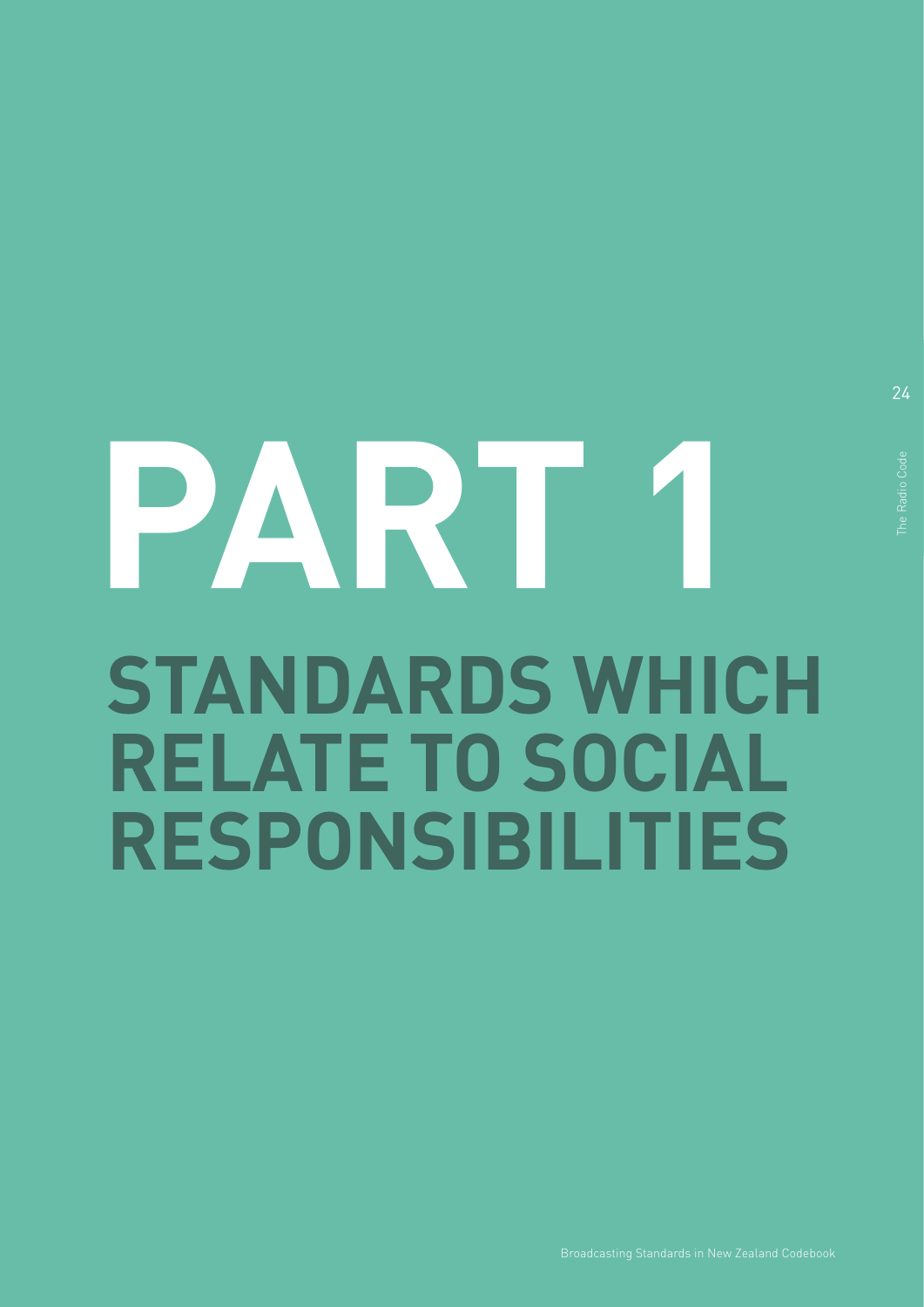# STANDARD 1 – GOOD TASTE AND DECENCY

Current norms of good taste and decency should be maintained, consistent with the context of the programme and the wider context of the broadcast.

#### Guidelines

- 1a The context in which content occurs and the wider context of the broadcast are relevant to assessing whether a broadcast has breached this standard, including:
	- the nature of the programme and the station
	- the time of broadcast
	- whether the broadcast was live or prerecorded
	- the use of audience advisories, if any
	- the target and likely audience
	- audience expectations of the station and the programme
	- the public interest in the broadcast.
- 1b Where broadcasters take effective steps to inform their audiences of the nature of their programmes, and enable listeners to regulate their own and their children's listening behaviour, they are less likely to breach this standard.
- 1c Talkback is an opinionated environment and is granted some latitude to be provocative and edgy in the interests of robust debate.
- 1d If seriously offensive material from a third party is inadvertently broadcast, it is less likely to breach the standard if the host immediately redresses the issue.

# STANDARD 2 – PROGRAMME **INFORMATION**

Broadcasters should, where reasonably possible, issue an audience advisory where the content of a broadcast is outside audience expectations.

#### Guideline

2a While this standard will rarely apply to radio, an appropriate audience advisory should be broadcast if programme content is likely to be outside audience expectations of the radio station or of the particular programme.

# STANDARD 3 – CHILDREN'S INTERESTS

Broadcasters should ensure children can be protected from broadcasts which might adversely affect them.

#### Guidelines

- 3a This standard will only apply during times when children are likely to be listening (usually up until 8.30pm and especially before school and after school – see *Children's normally accepted listening times* under Definitions, page 9).
- 3b Material likely to be considered under this standard includes:
	- sexual material or themes
	- violent content or themes
	- offensive language
	- social or domestic friction
	- dangerous, antisocial or illegal behaviour
	- material in which children or animals are humiliated or badly treated
	- graphic descriptions of people in extreme pain or distress

which are outside audience expectations of the station or programme.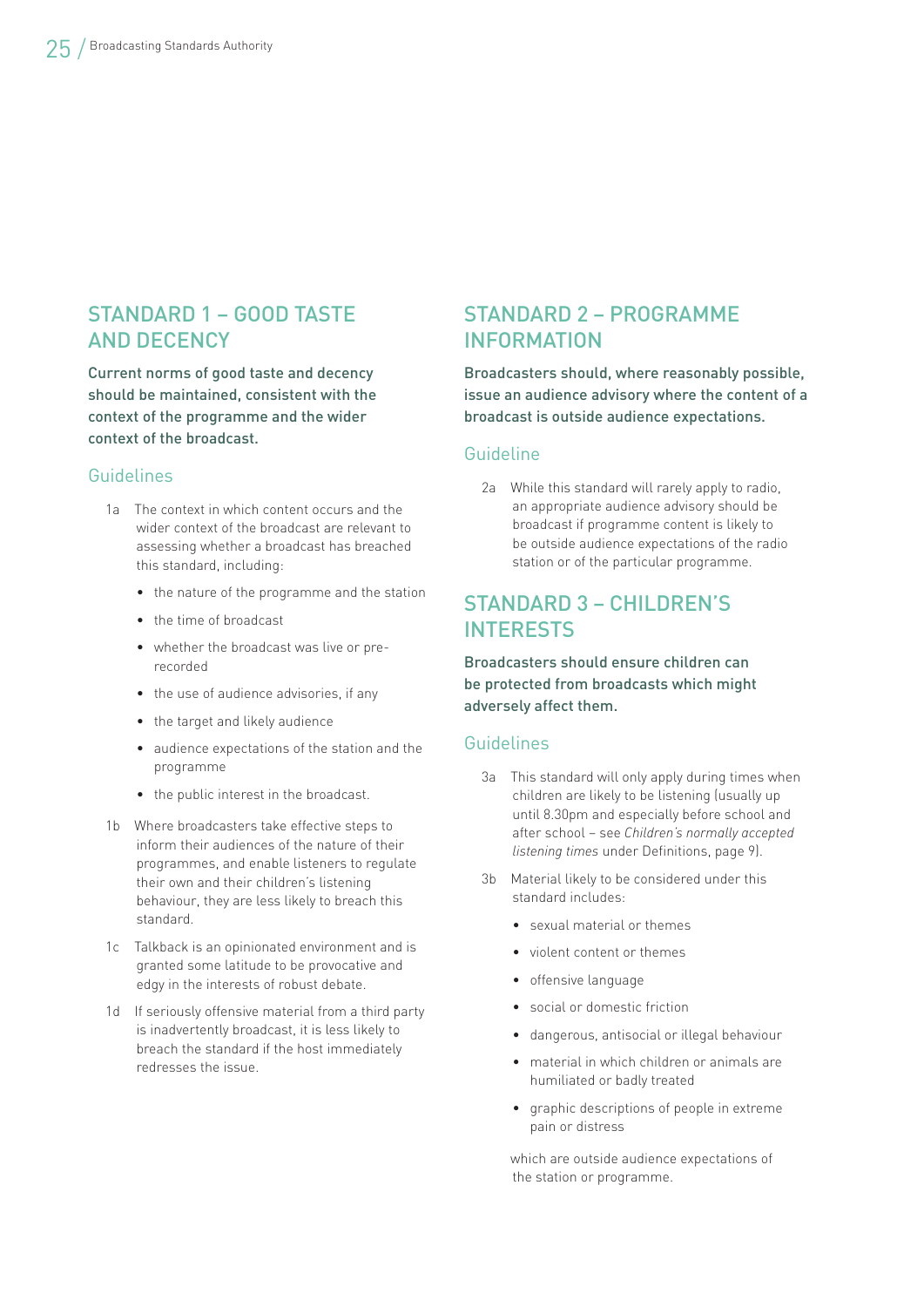26

3c Context is an important consideration when assessing complaints under this standard, including the public interest in the broadcast, the target and likely audience, audience expectations and any factors that mitigate the likely harm to children, such as humour or educational benefit.

# STANDARD 4 – VIOLENCE

#### Broadcasters should exercise care and discretion when referencing violence.

#### Guidelines

- 4a This standard will rarely apply to radio (as violent material has more impact visually).
- 4b Any description of, or reference to, violence should be justified by context.
- 4c Broadcasters should exercise caution with content likely to incite or encourage violence or brutality.
- 4d In news, current affairs and factual programmes, where disturbing or alarming material is often reported to reflect a world in which violence occurs, the material should be justified in the public interest.
	- Judgement and discretion must be used in deciding the degree of graphic detail to be included in news programmes, particularly when children are likely to be listening.
	- An audience advisory should be used when appropriate.

# STANDARD 5 – LAW AND ORDER

Broadcasters should observe standards consistent with the maintenance of law and order, taking into account the context of the programme and the wider context of the broadcast.

#### Guidelines

- 5a Programmes should not actively promote serious antisocial or illegal behaviour, including violence, suicide, serious crime and substance abuse.
- 5b The context of the programme and the wider context of the broadcast are important considerations when assessing complaints under this standard. For example, a distinction will usually be drawn between factual, and fictional or dramatic depictions, and the level of public interest in a programme will also be a significant factor.

## STANDARD 6 – DISCRIMINATION AND DENIGRATION

Broadcasters should not encourage discrimination against, or denigration of, any section of the community on account of sex, sexual orientation, race, age, disability, occupational status or as a consequence of legitimate expression of religion, culture or political belief.

#### Guidelines

6a 'Discrimination' is defined as encouraging the different treatment of the members of a particular section of the community, to their detriment. 'Denigration' is defined as devaluing the reputation of a particular section of the community.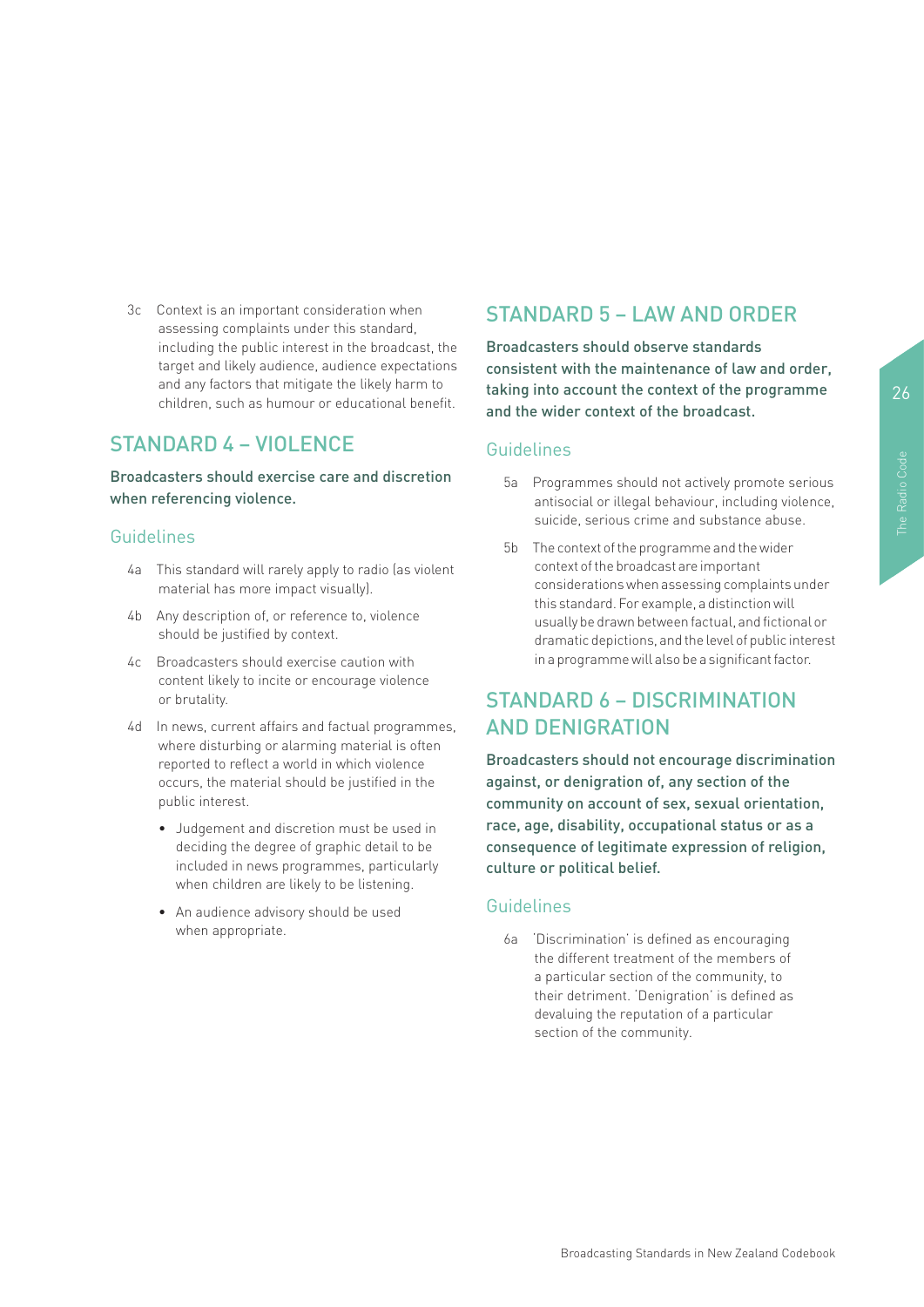- 6b The importance of freedom of expression means that a high level of condemnation, often with an element of malice or nastiness, will be necessary to conclude that a broadcast encouraged discrimination or denigration in contravention of the standard.
- 6c This standard is not intended to prevent the broadcast of material that is:
	- factual
	- a genuine expression of serious comment, analysis or opinion
	- legitimate humour, drama or satire.
- 6d Context must always be considered when assessing whether the broadcast 'encouraged' discrimination or denigration, including:
	- the nature of the programme and the station
	- the time of broadcast
	- whether the broadcast was live or pre-recorded
	- the use of audience advisories, if any
	- the target and likely audience
	- audience expectations of the station and the programme
	- the public interest in the broadcast.

## STANDARD 7 – ALCOHOL

In addition to compliance with laws or regulations relating to the promotion of alcohol, broadcasters should observe restrictions on the promotion of alcohol appropriate to the programme genre being broadcast.

#### Guidelines

- 7a Alcohol promotion should be socially responsible and must not encourage consumption by people who are under the legal age to purchase alcohol.
- 7b Alcohol promotion must not occur in programmes specifically directed at children.
- 7c Alcohol promotion must not dominate a broadcast.
- 7d Programmes must avoid advocacy of excessive alcohol consumption.
- 7e Sponsorship must be confined to the brand, name or logo, and exclude sales messages.
- 7f Promos for alcohol-sponsored programmes must primarily promote the programme, with the sponsorship subordinate.
- 7g Broadcasters are not required to exclude alcohol promotion from coverage of an event or situation being broadcast where such promotion is a normal feature of that event or situation. Other guidelines under this standard should be considered.
- 7h Broadcasters must take into account the requirements of the Advertising Standards Authority's Code for Advertising and Promotion of Alcohol when scheduling promos for alcoholsponsored programmes.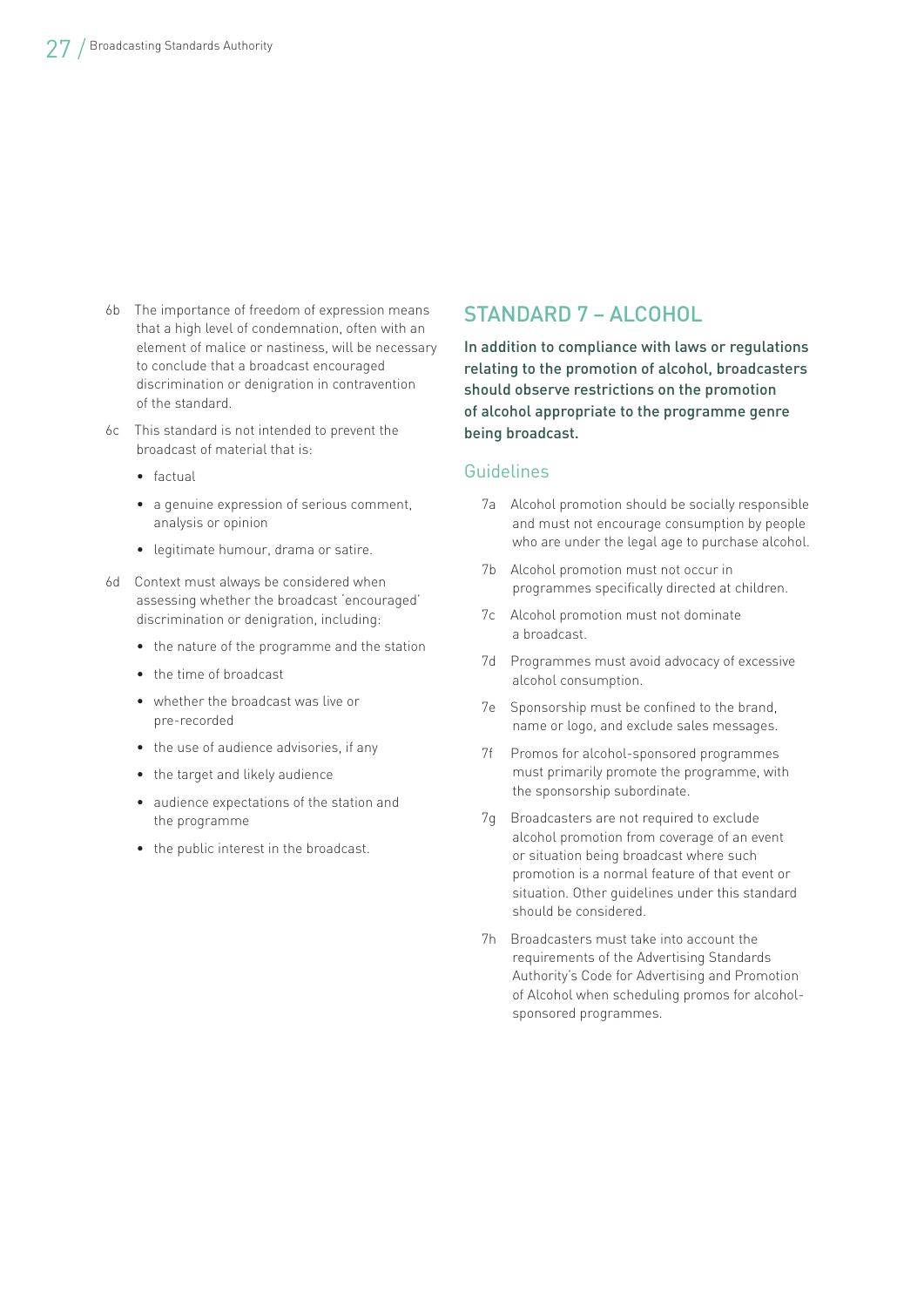# **PART 2 STANDARDS WHICH RELATE TO INFORMATION BROADCAST**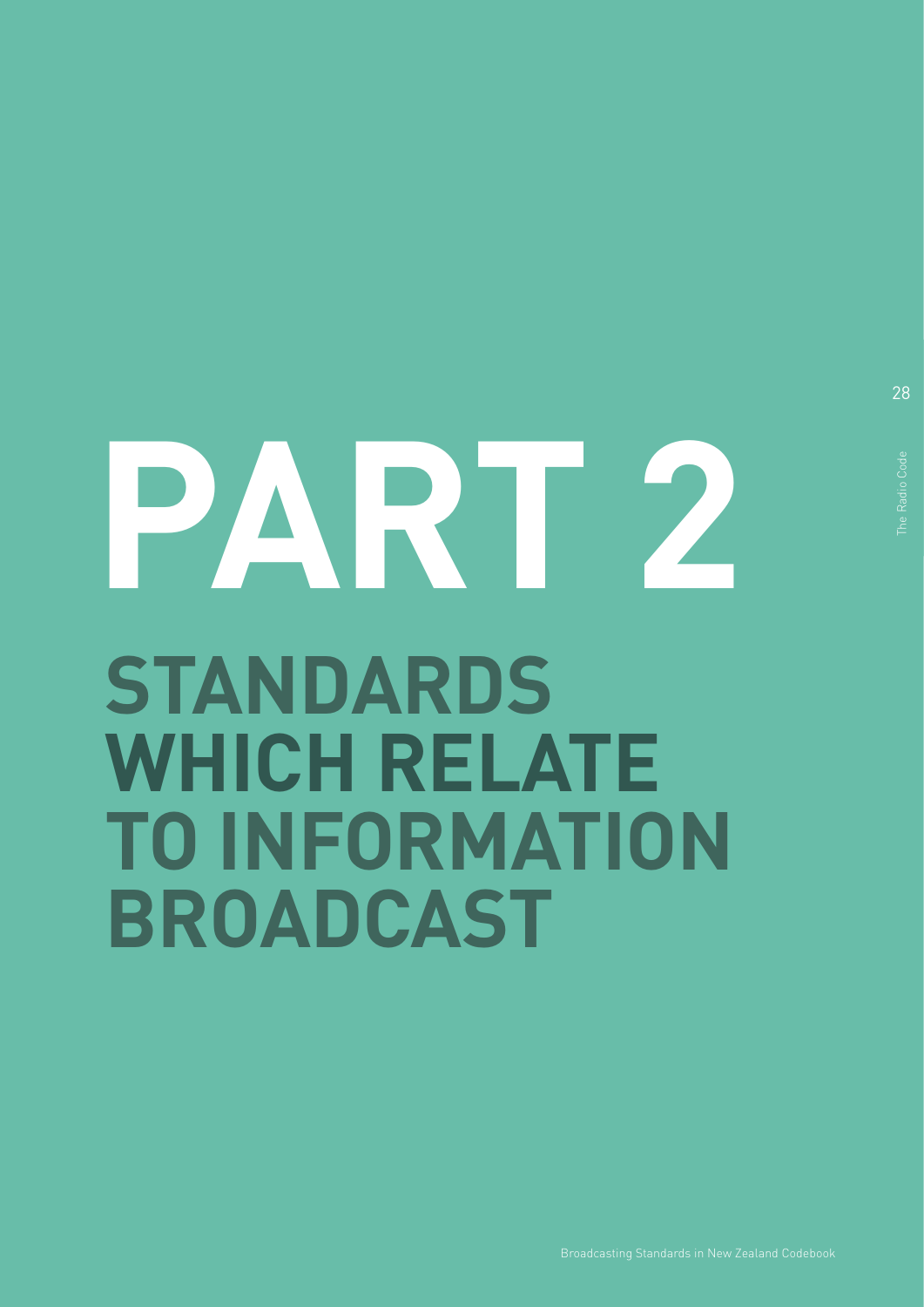## STANDARD 8 – BALANCE

When controversial issues of public importance are discussed in news, current affairs or factual programmes, broadcasters should make reasonable efforts, or give reasonable opportunities, to present significant points of view either in the same programme or in other programmes within the period of current interest.

#### Guidelines

- 8a For the standard to apply, the subject matter must be an issue 'of public importance', it must be 'controversial' and it must be 'discussed' in a news, current affairs or factual programme.
- 8b No set formula can be advanced for the allocation of time to interested parties on controversial issues of public importance.
- 8c The assessment of whether a reasonable range of other perspectives has been presented includes consideration of the following, where relevant:
	- the programme's introduction and the way in which the programme was presented, for example:
		- o whether the programme purported to be a balanced examination of an issue
		- o whether the programme was clearly signalled as approaching a topic from a particular perspective (eg, authorial documentaries, public access and advocacy programmes, partial or politically aligned programmes)
		- o whether the programme was narrowly focused on one aspect of a larger, complex debate
	- the nature of the discussion (was it a serious examination of an issue, or was the issue raised in a brief, humorous or peripheral way)
	- the nature of the issue/whether listeners could reasonably be expected to be aware of views expressed in other coverage, including coverage in other media (eg, is it an ongoing topic of debate, such that listeners can reasonably be expected to have a broad understanding of the main perspectives on the issue)
	- the likely expectations of the audience as to content
	- the level of editorial control of the broadcaster over the programme content.

## STANDARD 9 – ACCURACY

Broadcasters should make reasonable efforts to ensure that news, current affairs and factual programming:

- is accurate in relation to all material points of fact
- does not mislead.

#### Guidelines

- 9a The requirement for accuracy does not apply to statements which are clearly distinguishable as analysis, comment or opinion, rather than statements of fact.
- 9b The standard is concerned only with material inaccuracy. For example, technical or unimportant points unlikely to significantly affect the audience's understanding of the programme as a whole are not material.
- 9c In the event that a material error of fact has occurred, broadcasters should correct it at the earliest appropriate opportunity.
- 9d Talkback programmes will not usually be subject to the accuracy standard.
- 9e The assessment of whether the broadcaster has made reasonable efforts to ensure accuracy includes consideration of the following, where relevant:
	- the source of material broadcast (eg, whether the programme is produced by a reputable organisation or relies on an authoritative expert)
	- whether the broadcast was live or pre-recorded
	- whether there was some obvious reason to question the accuracy of the programme content before it was broadcast
	- whether the broadcaster sought and/or presented comment, clarification or input from any relevant person or organisation
	- the extent to which the issue of accuracy was reasonably capable of being determined by the broadcaster.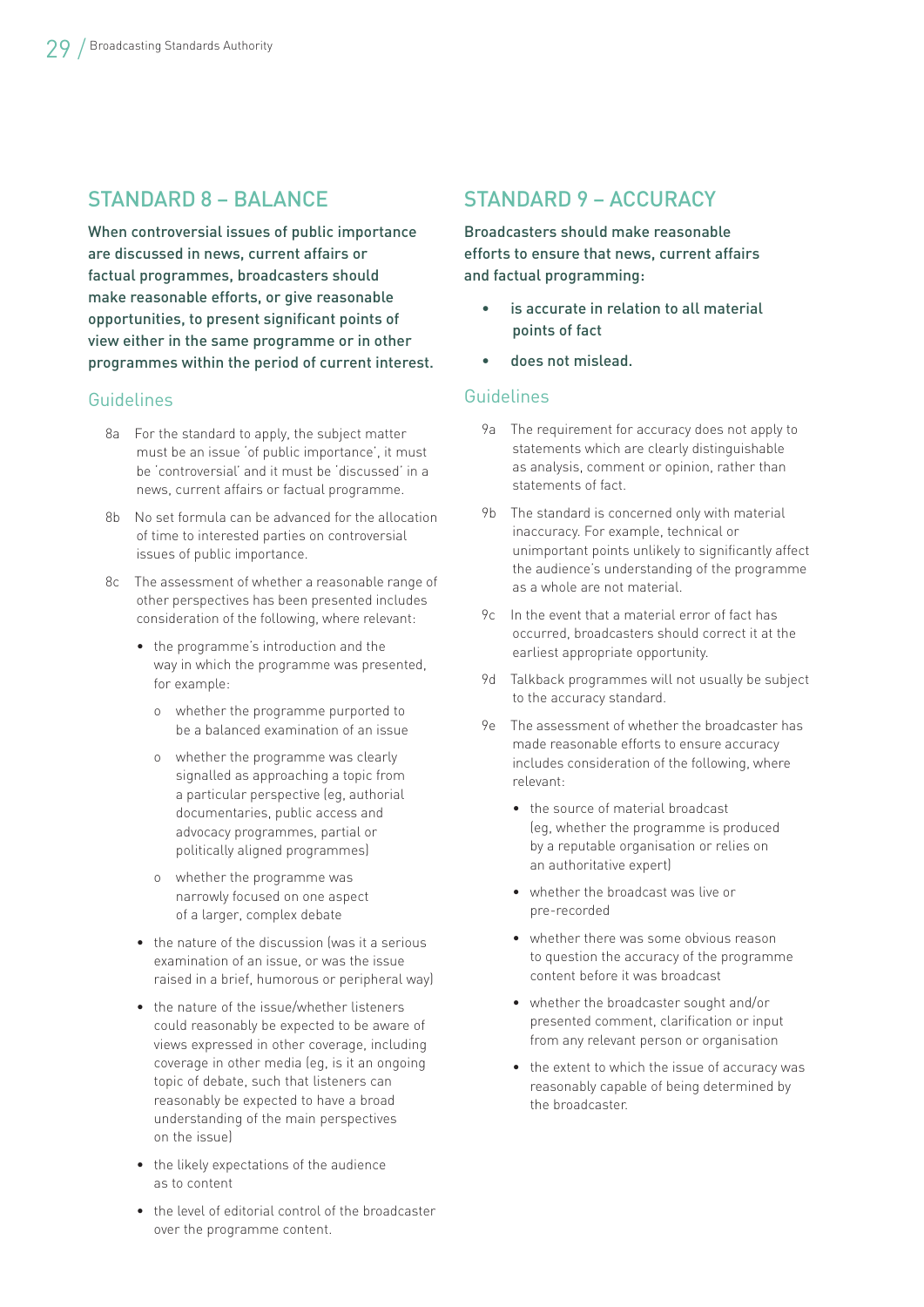# **PART 3 STANDARDS WHICH RELATE TO PEOPLE OR ORGANISATIONS TAKING PART OR REFERRED TO IN BROADCASTS**